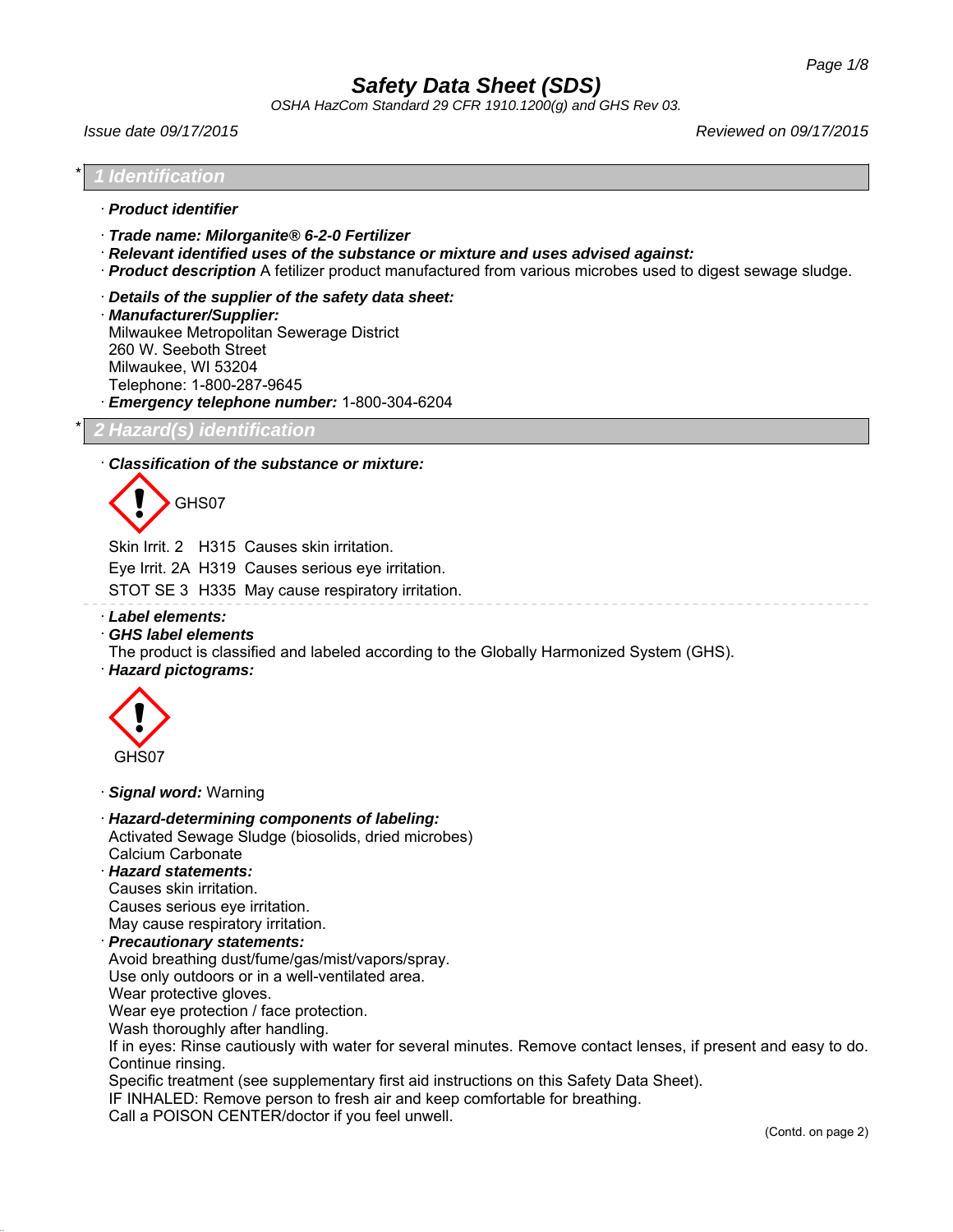*OSHA HazCom Standard 29 CFR 1910.1200(g) and GHS Rev 03.*

*Issue date 09/17/2015 Reviewed on 09/17/2015*

## *Trade name: Milorganite® 6-2-0 Fertilizer*

If skin irritation occurs: Get medical advice/attention. If eye irritation persists: Get medical advice/attention.

IF ON SKIN: Wash with plenty of water.

Take off contaminated clothing and wash it before reuse.

Store locked up.

Store in a well-ventilated place. Keep container tightly closed.

Dispose of contents/container in accordance with local/regional/national/international regulations.

- · *Classification system:*
- · *NFPA ratings (scale 0 4)*



· *HMIS-ratings (scale 0 - 4)*

| <b>HEALTH</b><br>$\vert$ 1 $\vert$ | Health = $1$                |
|------------------------------------|-----------------------------|
| <b>FIRE</b>                        | $ 0 $ Fire = 0              |
|                                    | REACTIVITY 0 Reactivity = 0 |

· *Hazard(s) not otherwise classified (HNOC):* None known

\* *3 Composition/information on ingredients*

## · *Chemical characterization: Mixtures*

· *Description:* Mixture of substances listed below with nonhazardous additions.

## · *Dangerous Components:*

8049-99-8 Activated Sewage Sludge (biosolids, dried microbes)  $\Diamond$  Skin Irrit. 2, H315; STOT SE 3, H335; Eye Irrit. 2B, H320; Aquatic Acute 2, H401

## · *Additional information:*

Trace metals and volatile organics can be detected in quantities less that 1.0%, most less than 0.1%. These components and pathogenic agents are of a low quantity to allow this product to meet US EPA 40CFR Part 503 Class A Exceptional Quality biosolid requirements.

## \* *4 First-aid measures*

- · *Description of first aid measures:*
- · *After inhalation:* Remove affected person to fresh air. Seek medical attention if symptoms persist.
- · *After skin contact:* Immediately wash with water and soap and rinse thoroughly.
- · *After eye contact:*

Remove contact lenses at once. Rinse opened eye under running water for at least 15 minutes. If irritation persists, seek medical attention.

- · *After swallowing:* If suffering gastrointestinal discomfort, treat symptomatically.
- · *Information for doctor:*
- · *Most important symptoms and effects, both acute and delayed:*
- Asthmatics exposed to excessive dusts may have trouble breathing.
- · *Indication of any immediate medical attention and special treatment needed:* No further relevant information available.

## \* *5 Fire-fighting measures*

- · *Extinguishing media:*
- · *Suitable extinguishing agents:*

CO<sub>2</sub>, extinguishing powder or water spray. Fight larger fires with water spray or alcohol resistant foam.

100%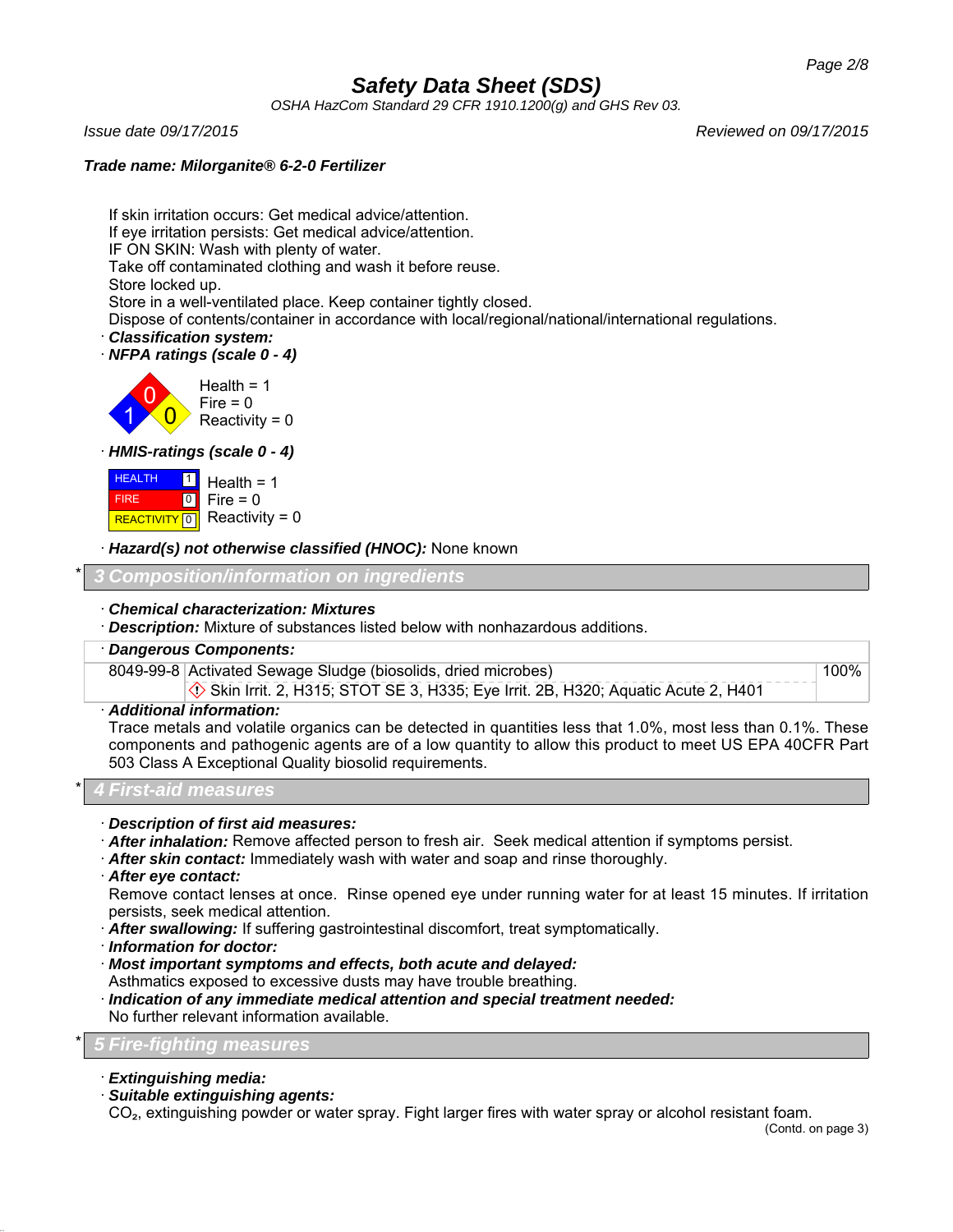*OSHA HazCom Standard 29 CFR 1910.1200(g) and GHS Rev 03.*

*Issue date 09/17/2015 Reviewed on 09/17/2015*

## *Trade name: Milorganite® 6-2-0 Fertilizer*

## · *Special hazards arising from the substance or mixture:*

At high temperatures, this type of fertilizer can give off undefined fumes. Fine dust dispersion in air may form an explosive mixture. Bulk wetted material may generate heat upon storage. Use of TEFC electrical equipment is advised to aid in control of dust-caused explosions. Control fugitive dust at its' source by containment or treating Milorganite with a dust suppressant.

### · *Advice for firefighters:*

Do not breathe fumes. Prevent runoff from entering drains, sewers or any body of water. Becomes slippery when wet, guard against falls.

## · *Protective equipment:*

As in any fire, wear self-contained breathing apparatus pressure-demand (NIOSH approved or equivalent) and full protective gear to prevent contact with skin and eyes.

### \* *6 Accidental release measures*

- · *Personal precautions, protective equipment and emergency procedures:* Not required.
- · *Environmental precautions:* Do not allow to enter sewers/ surface or ground water.

### · *Methods and material for containment and cleaning up:*

Sweep, vacuum or shovel material into labeled container. If at all possible, reuse product. Ensure that disposal is in compliance with local, state or federal regulations.

· *Reference to other sections:*

See Section 7 for information on safe handling.

See Section 8 for information on personal protection equipment.

See Section 13 for disposal information.

## \* *7 Handling and storage*

### · *Handling*

· *Precautions for safe handling:*

Avoid breathing dust. Wash after handling. Do not contaminate water by disposal of equipment washwaters. Do not allow to become wet during storage.

- · *Information about protection against explosions and fires:* No special measures required.
- · *Conditions for safe storage, including any incompatibilities:*
- · *Storage*
- · *Requirements to be met by storerooms and receptacles:*
- Store in the original container.

Store in a cool, dry area out of reach of children and animals. Keep dry. Bulk wetted material may generate heat upon storage.

- · *Information about storage in one common storage facility:* Not required.
- · *Further information about storage conditions:*

Some coprophagic canines (fecal eating dogs) may be attracted by the odor of biosolids, transfer their fecal attraction to Milorganite® 6-2-0 fertilizer, rip open bags in storage and over eat. A dog may be sick for 24 to 48 hours, beginning with vomiting that can lead to dehydration, incontinence (stiffness in the hind legs), atrophy, depression, and black stools due to the high carbon content of Milorganite® 6-2-0. In most cases, symptomatic care prescribed by a veterinarian will relieve these symptoms.

**Specific end use(s):** No further relevant information available.

## \* *8 Exposure controls/personal protection*

· *Additional information about design of technical systems:* No further data; see section 7.

· *Control parameters:*

### · *Components with occupational exposure limits:*

The product does not contain any relevant quantities of materials with critical values that have to be monitored at the workplace.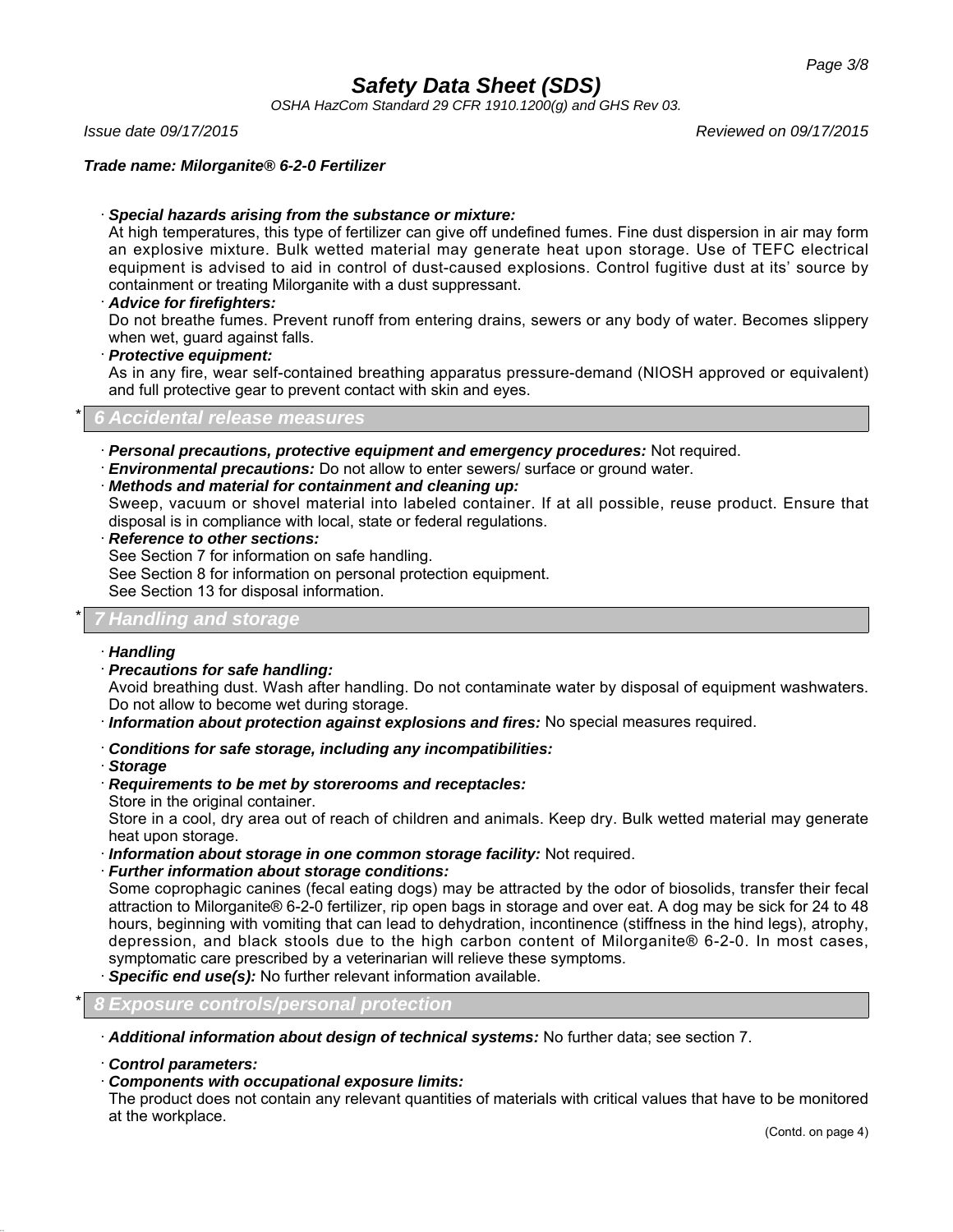*OSHA HazCom Standard 29 CFR 1910.1200(g) and GHS Rev 03.*

*Issue date 09/17/2015 Reviewed on 09/17/2015*

## *Trade name: Milorganite® 6-2-0 Fertilizer*

· *Additional information:* The lists that were valid during the creation of this SDS were used as basis.

· *Exposure controls:*

Provide general ventilation in processing and storage. Provide local exhaust if necessary to reduce dust levels below acceptable limits.

· *Personal protective equipment:*

· *General protective and hygienic measures:* Keep away from foodstuffs, beverages and feed. Immediately remove all soiled and contaminated clothing and wash before reuse. Wash hands before breaks and at the end of work. Avoid contact with the eyes and skin. · *Breathing equipment:* Not required.

- · *Protection of hands:*
- 



Protective gloves

· *Eye protection:*



Tightly sealed goggles

## **Physical and chemical properties**

| Information on basic physical and chemical properties |                                                       |  |
|-------------------------------------------------------|-------------------------------------------------------|--|
| <b>General Information</b>                            |                                                       |  |
| · Appearance:                                         |                                                       |  |
| Form:                                                 | Granulate                                             |  |
| Color:                                                | Dark                                                  |  |
| · Odor:                                               | Earthy                                                |  |
| Odor threshold:                                       | Not determined.                                       |  |
| · pH-value:                                           | Slightly acidic (9 parts water to 1 part Milorganite) |  |
| Change in condition                                   |                                                       |  |
| <b>Melting point/Melting range:</b>                   | Not determined.                                       |  |
| <b>Boiling point/Boiling range:</b>                   | Not determined.                                       |  |
| · Flash point:                                        | None                                                  |  |
| · Flammability (solid, gaseous):                      | Not determined.                                       |  |
| · Ignition temperature:                               |                                                       |  |
| Decomposition temperature:                            | Not determined.                                       |  |
| · Auto igniting:                                      | Product is not self-igniting.                         |  |
| · Danger of explosion:                                | Product does not present an explosion hazard.         |  |
| · Explosion limits:                                   |                                                       |  |
| Lower:                                                | Not determined.                                       |  |
| <b>Upper:</b>                                         | Not determined.                                       |  |
| · Vapor pressure:                                     | Not applicable.                                       |  |
|                                                       |                                                       |  |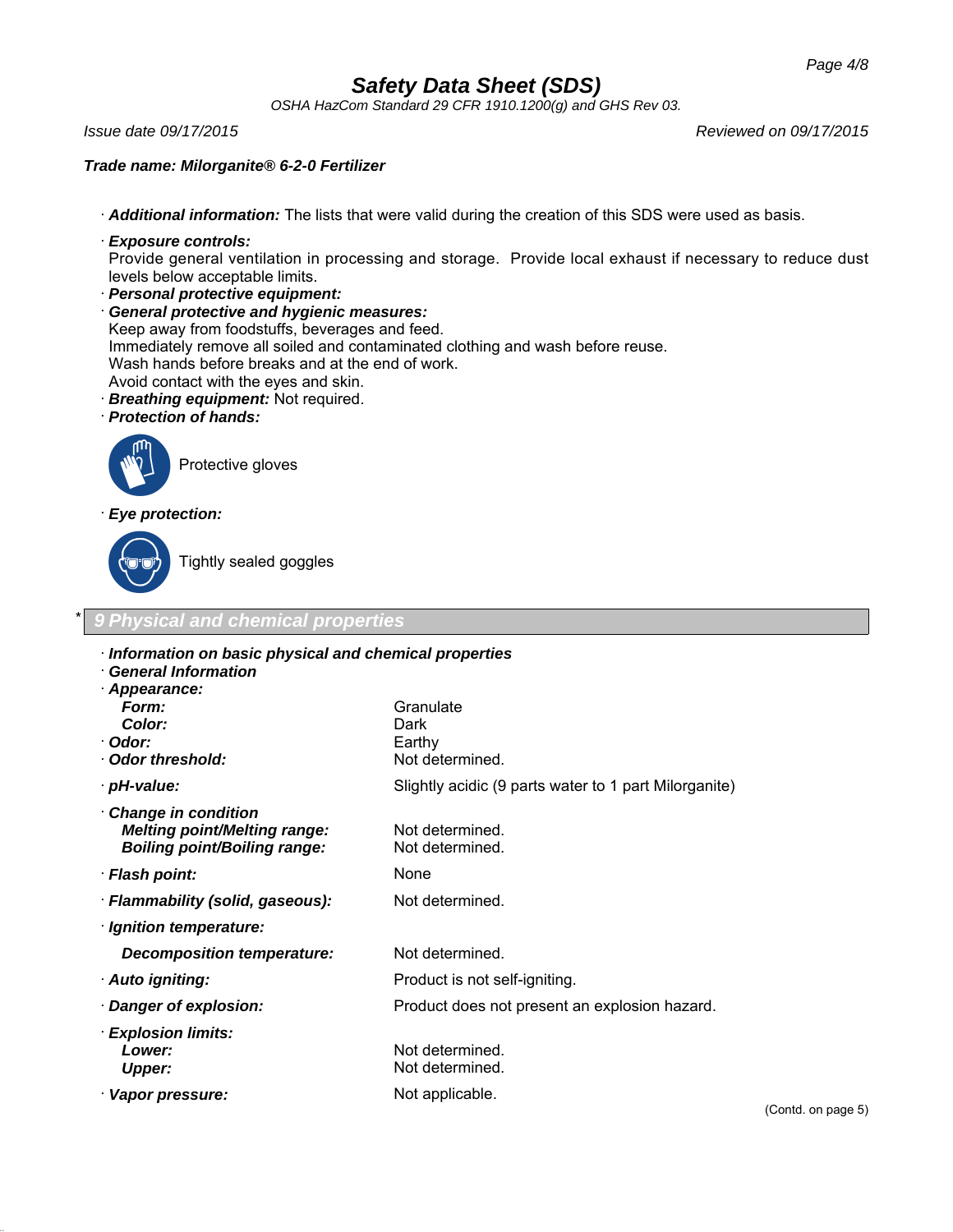*OSHA HazCom Standard 29 CFR 1910.1200(g) and GHS Rev 03.*

*Issue date 09/17/2015 Reviewed on 09/17/2015*

## *Trade name: Milorganite® 6-2-0 Fertilizer*

| · Density:                                                 |                   |  |  |
|------------------------------------------------------------|-------------------|--|--|
| <b>Relative density:</b>                                   | Not determined.   |  |  |
| Vapor density:                                             | Not applicable.   |  |  |
| <b>Evaporation rate:</b>                                   | Not applicable.   |  |  |
| Solubility in / Miscibility with:                          |                   |  |  |
| Water:                                                     | Slightly soluble. |  |  |
| · Partition coefficient (n-octanol/water): Not determined. |                   |  |  |
| · Viscosity:                                               |                   |  |  |
| Dynamic:                                                   | Not applicable.   |  |  |
| Kinematic                                                  | Not annlicable    |  |  |

| $Pyirairio$ .      | <b><i>IVOL applicable.</i></b>          |
|--------------------|-----------------------------------------|
| <b>Kinematic:</b>  | Not applicable.                         |
| Other information: | Bulk Density: 50-51 lbs/ft <sup>3</sup> |

## *Stability and reactivity*

- · *Reactivity:* No further relevant information available.
- · *Chemical stability:* Stable under normal conditions.
- · *Thermal decomposition / conditions to be avoided:* No decomposition if used according to specifications.
- · *Possibility of hazardous reactions:* No dangerous reactions known.
- · *Conditions to avoid:* Excessive heat; absorbs moisture in highly humid areas.
- · *Incompatible materials:* Strong acids, alkalis and oxidizing agents.
- · *Hazardous decomposition products:*

Expected to emit the same types of toxic smoke as would be released during combustion of other organic materials.

## \* *11 Toxicological information*

- · *Information on toxicological effects:*
- · *Acute toxicity:*
- · *Primary irritant effect:*
- · *On the skin:* Irritant to skin and mucous membranes.
- · *On the eye:*
- Irritating effect.
- Causes serious eye irritation.
- · *Additional toxicological information:*

As a recycled product made by a municipal water reclamation facility, biosolids have the potential to contain various pollutants. The U.S. Environmental Protection Agency has extensively analyzed the risk from these pollutants. These analyses have considered over 400 compounds, including metals, volatile and semivolatile organic compounds, pesticides, furans, dioxins, polychlorinated biphenyls, and polybrominated diphenyl ethers. These analyses have concluded that only metals present significant risks at the levels likely to be found in biosolids. In response, the U.S. Environmental Protection Agency has established limits for nine metals (40 CFR 503.13(b)). Metals concentrations in Milorganite® are consistently far below the applicable limits (40 CFR 503.13(b)(1)Table3).

In biosolids, pathogens may present a risk. In response, the U.S. Environmental Protection Agency has established pathogen limits. To destroy pathogens, Milorganite® is heated to 176° F and dried to a moisture content of less than 10%, which ensures compliance with the applicable limits (40 CFR 503.32(a)(7)).

· *Carcinogenic categories:*

· *IARC (International Agency for Research on Cancer):*

None of the ingredients are listed.

(Contd. on page 6)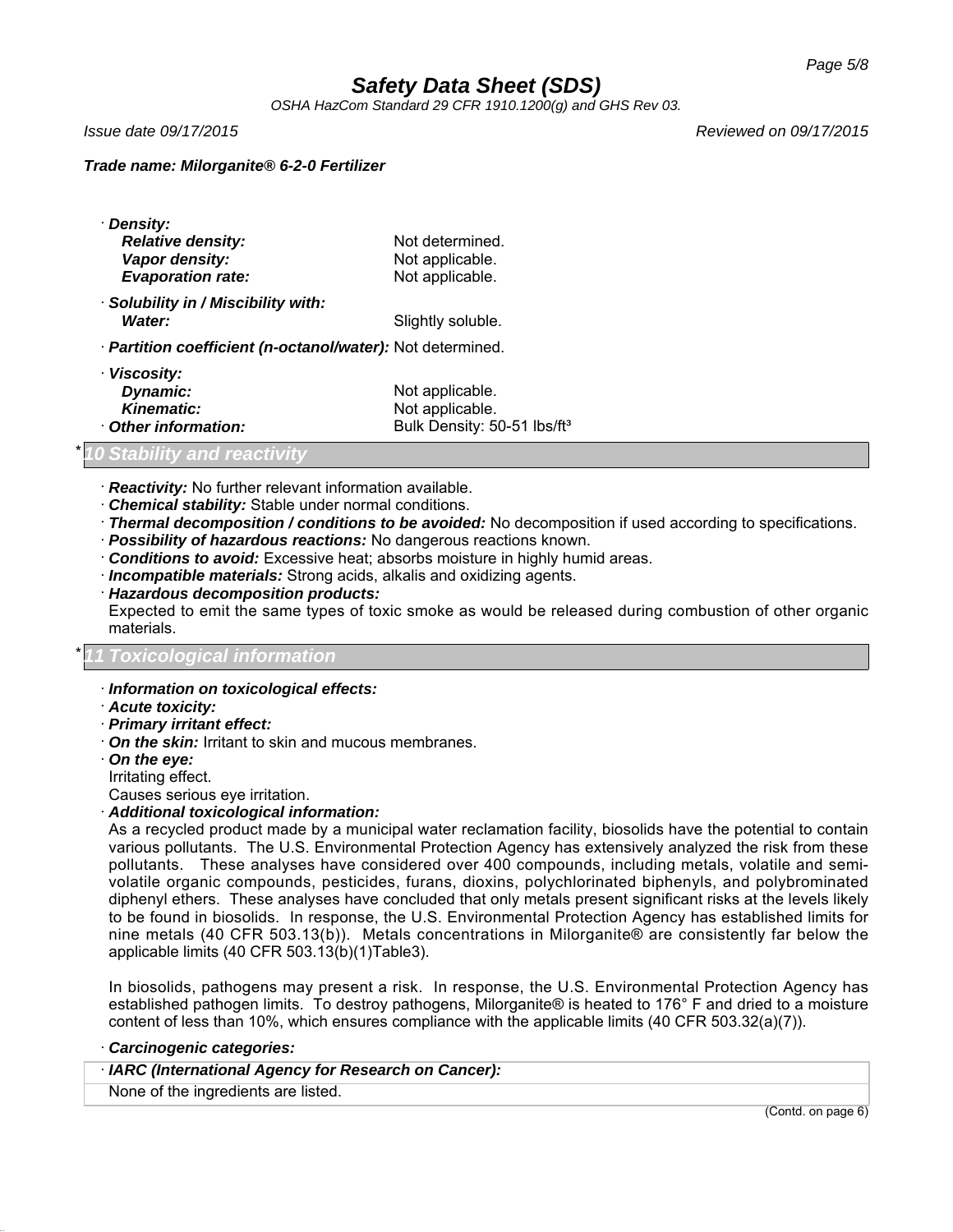*OSHA HazCom Standard 29 CFR 1910.1200(g) and GHS Rev 03.*

*Issue date 09/17/2015 Reviewed on 09/17/2015*

*Trade name: Milorganite® 6-2-0 Fertilizer*

|                            | · NTP (National Toxicology Program):                   |
|----------------------------|--------------------------------------------------------|
|                            | None of the ingredients are listed.                    |
|                            | OSHA-Ca (Occupational Safety & Health Administration): |
|                            | None of the ingredients are listed.                    |
| *12 Ecological information |                                                        |

## · *Toxicity:*

- · *Aquatic toxicity:* No further relevant information available.
- · *Persistence and degradability:* No further relevant information available.
- · *Behavior in environmental systems:*
- · *Bioaccumulative potential:* No further relevant information available.
- · *Mobility in soil:* No further relevant information available.
- · *Additional ecological information:*
- · *General notes:*

Do not allow product to reach ground water, water course or sewage system.

Harmful to aquatic organisms

## · *Results of PBT and vPvB assessment:*

- · *PBT:* Not applicable.
- · *vPvB:* Not applicable.
- · *Other adverse effects:* No further relevant information available.

## \* *13 Disposal considerations*

## · *Waste treatment methods:*

## · *Recommendation:*

Sweep, vacuum or shovel material into labeled container. If at all possible, reuse product. Material is a fertilizer and should be used as such. Keep out of any body of water. Ensure that disposal is in compliance with local, state or federal regulations. Bulk wetted material may generate heat upon storage.

## · *Uncleaned packagings:*

· *Recommendation:* Disposal must be made according to official regulations.

## *Transport information*

| · UN-Number:                               |                               |  |
|--------------------------------------------|-------------------------------|--|
| · DOT, ADR, ADN, IMDG, IATA                | Non-Regulated Material        |  |
| · UN proper shipping name:                 |                               |  |
| · DOT, ADR, ADN, IMDG, IATA                | Non-Regulated Material        |  |
| · Transport hazard class(es):              |                               |  |
| · DOT, ADR, ADN, IMDG, IATA                |                               |  |
| · Class:                                   | Non-Regulated Material        |  |
| · Packing group:                           |                               |  |
| · DOT, ADR, IMDG, IATA                     | Non-Regulated Material        |  |
| · Environmental hazards:                   | Not applicable.               |  |
| · Special precautions for user:            | Not applicable.               |  |
| Transport in bulk according to Annex II of |                               |  |
| <b>MARPOL73/78 and the IBC Code:</b>       | Not applicable.               |  |
| · UN "Model Regulation":                   | <b>Non-Regulated Material</b> |  |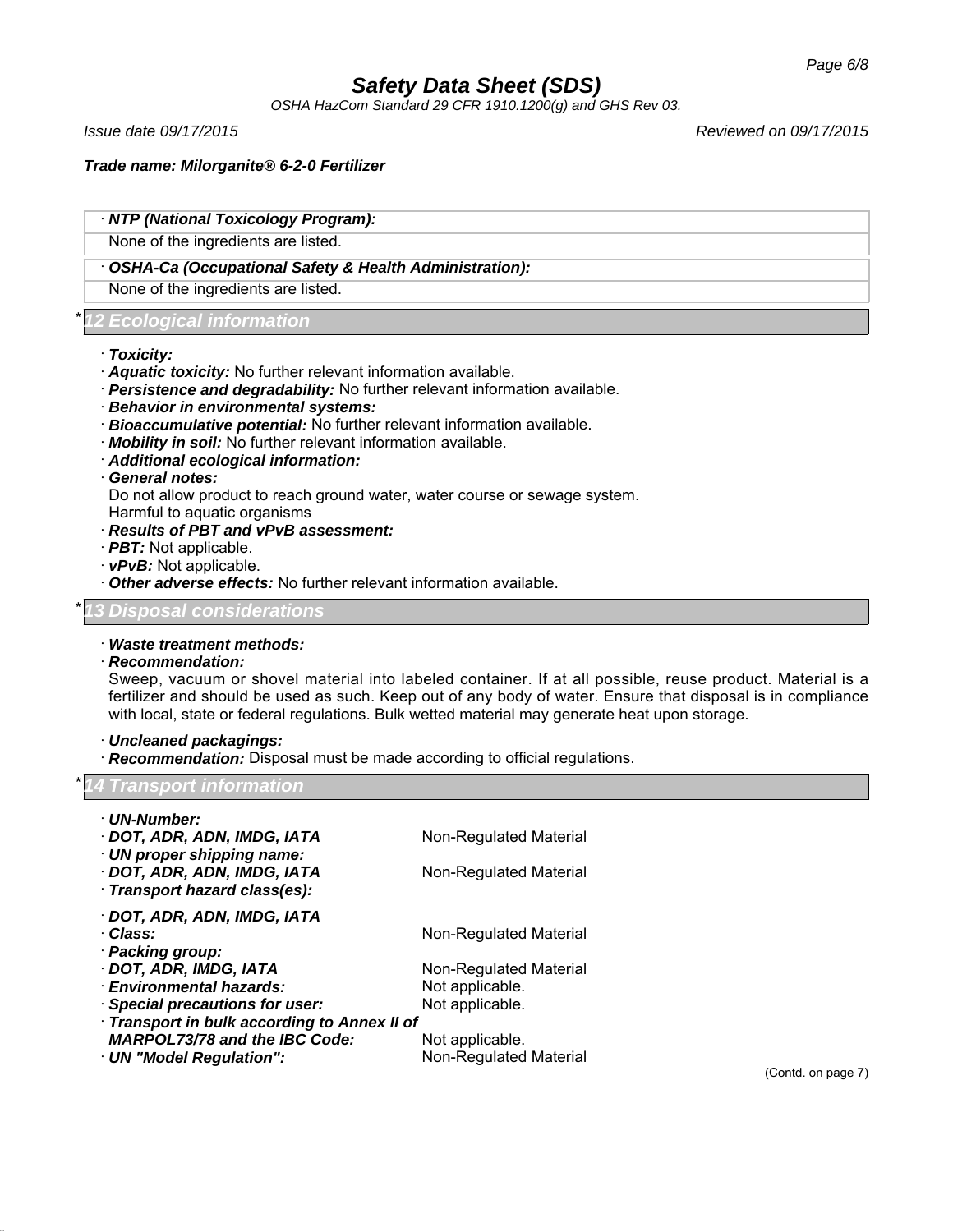*OSHA HazCom Standard 29 CFR 1910.1200(g) and GHS Rev 03.*

*Issue date 09/17/2015 Reviewed on 09/17/2015*

*Trade name: Milorganite® 6-2-0 Fertilizer*

## \* *15 Regulatory information*

· *Safety, health and environmental regulations/legislation specific for the substance or mixture:* · *SARA (Superfund Amendments and Reauthorization):*

· *Section 355 (extremely hazardous substances):*

None of the ingredients are listed.

· *Section 313 (Specific toxic chemical listings):*

None of the ingredients are listed.

· *TSCA (Toxic Substances Control Act):*

7705-08-0 iron trichloride

10028-22-5 diiron tris(sulphate)

471-34-1 Calcium Carbonate

7732-18-5 Water, distilled water, deionized water

· *California Proposition 65:*

· *Chemicals known to cause cancer:* None of the ingredients are listed.

· *Chemicals known to cause reproductive toxicity for females:*

None of the ingredients are listed.

· *Chemicals known to cause reproductive toxicity for males:*

None of the ingredients are listed.

· *Chemicals known to cause developmental toxicity:*

None of the ingredients are listed.

· *Carcinogenic categories:*

· *EPA (Environmental Protection Agency):*

None of the ingredients are listed.

· *TLV (Threshold Limit Value established by ACGIH):*

None of the ingredients are listed.

· *NIOSH-Ca (National Institute for Occupational Safety and Health):*

None of the ingredients are listed.

· *GHS label elements*

The product is classified and labeled according to the Globally Harmonized System (GHS).

· *Hazard pictograms:*



· *Signal word:* Warning

· *Hazard-determining components of labeling:* Activated Sewage Sludge (biosolids, dried microbes) Calcium Carbonate

· *Hazard statements:* Causes skin irritation. Causes serious eye irritation.